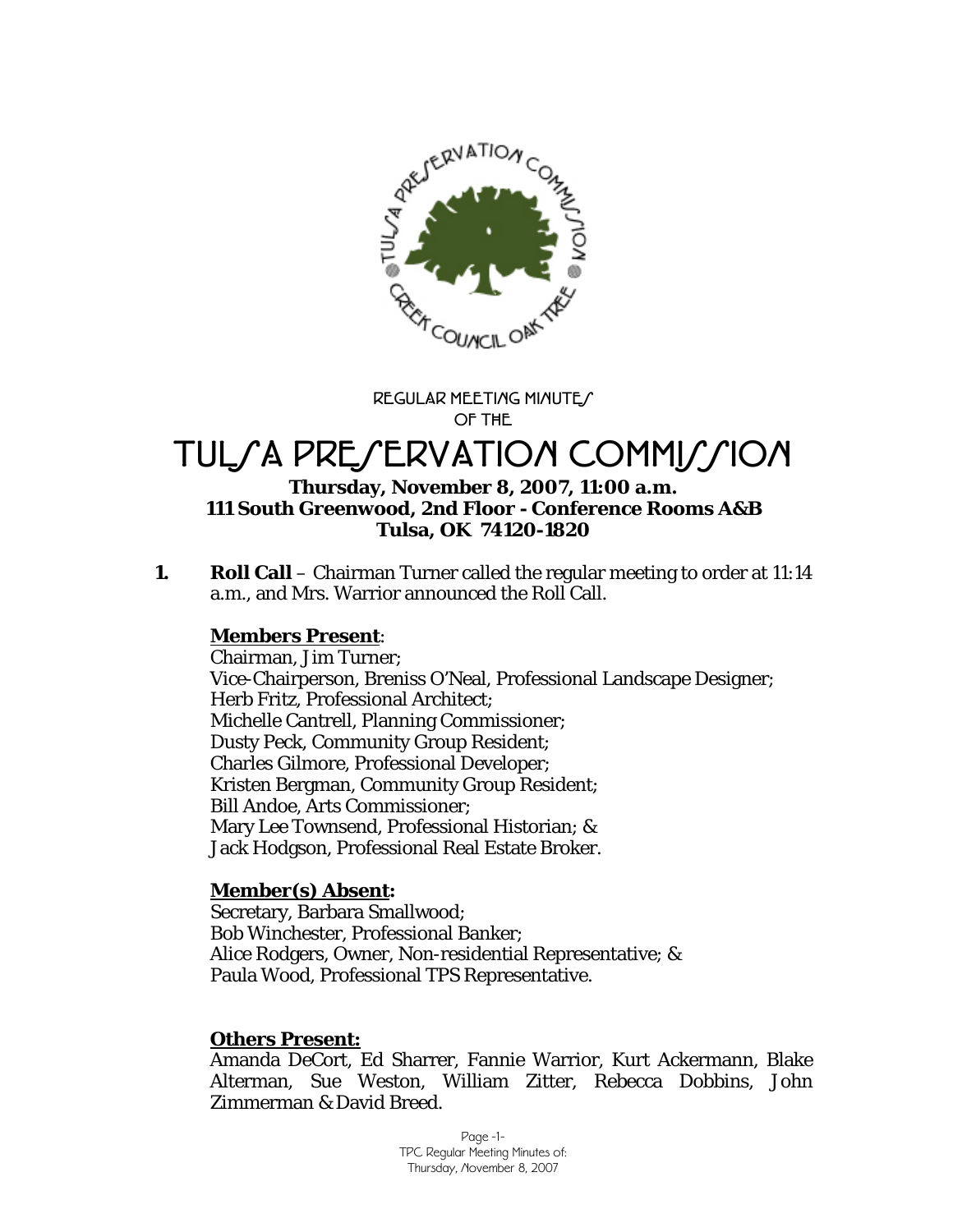## **2. Approval of Minutes of Previous Meeting for Regular Meeting Minutes for October 11, 2007**

Chairman Turner asked if there was a motion on the floor to approve the Regular meeting minutes for October 11, 2007.

Commissioner Townsend made a motion to approve the Regular Meeting Minutes for October 11, 2007 with changes on pages 4 & 6. Vice-Chairperson O'Neal seconded.

## **Roll Call Vote to Approve Regular Meeting Minutes for October 11, 2007 w/changes:**

Chairman Turner – Aye; Vice-Chairperson O'Neal – Aye; Charles Gilmore – Aye; Jack Hodgson – Aye; Mary Lee Townsend – Aye; Bill Andoe – Aye; Kristen Bergman – Aye; Michelle Cantrell – Aye; & Dusty Peck – Aye. The motion was **Approved Unanimously by members present and voting.** 

## **3. Committee Reports**

## **a. Historic Preservation Committee**

## **i. Announcement of Conflicts of Interest**

Chairman Turner asked the Commission if anyone had a conflict of interest with any of the Certificates of Appropriateness (COA) Requests that would be brought before the board for review. No one responded to having a conflict of interest with any of the proposals.

## **ii. Applications for Certificate of Appropriateness**

Chairman Turner briefly informed the COA applicants of the COA processing procedures of how their proposals would be reviewed by the Tulsa Preservation Commission for a final determination.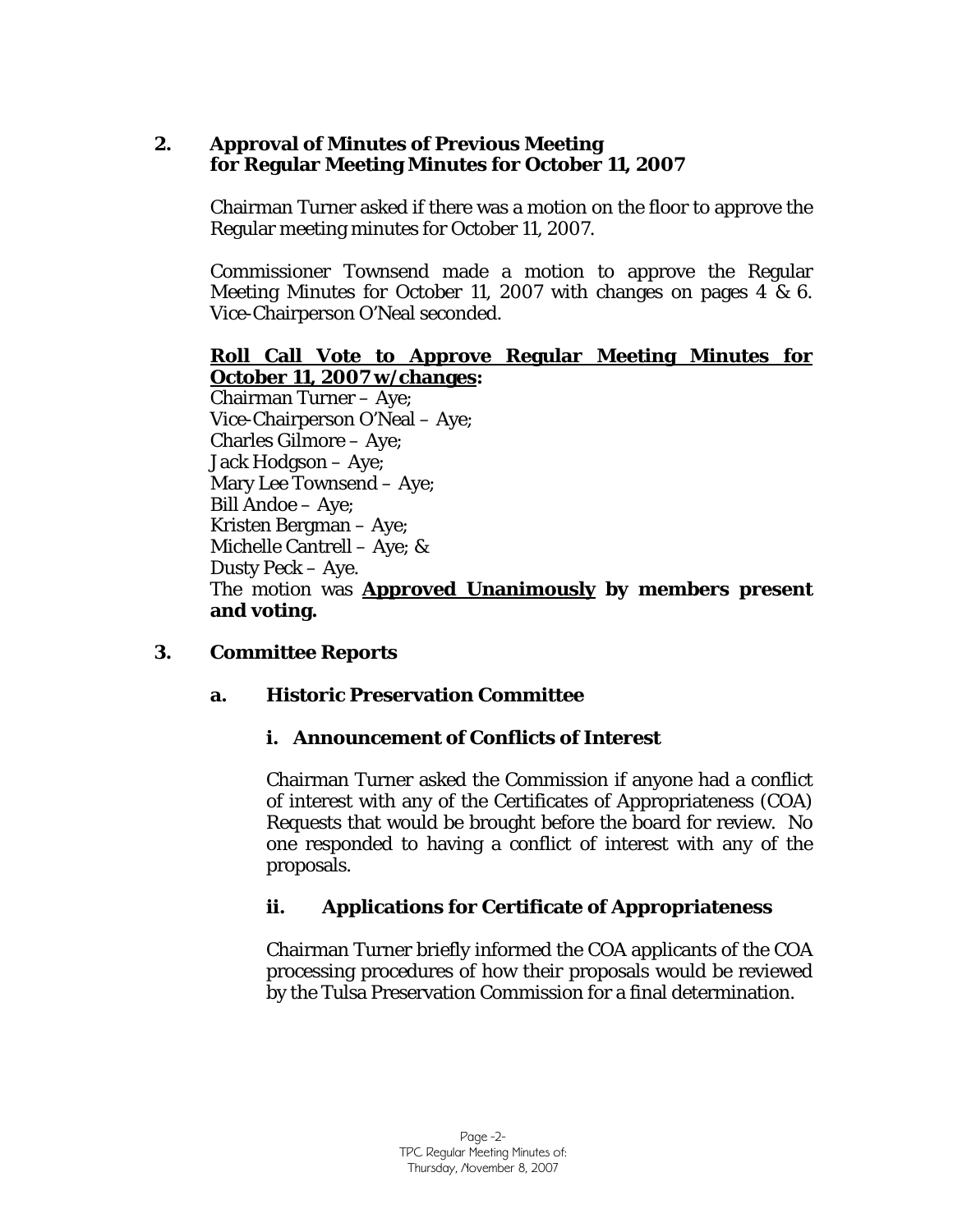**1. 1712 S. Quaker Avenue** (Swan Lake)

Applicant: Tracy Spears Request: Replace original front porch columns with new columns matching dimensions and detailing exactly. Add a fourth column for structural support. Add wood railing around porch and down front steps. Newel posts at foot of steps will be topped with finials.

COA Subcommittee Complete Application Date: 11-06-2007

Mr. Sharrer presented Tracy Spears' Certificate of Appropriateness application to the Commission for a final review. Photographs and drawings were available for review and a slide presentation was shown of the historic home in the Swan Lake neighborhood district.

Mr. Sharrer stated that Ms. Spears plans to replace the original front porch columns with new columns matching dimensions and detailing exactly as the original. He stated that Ms. Spears would like to add a fourth column on the porch for structural support; and add a wood railing all around the porch and down the front steps. Mr. Sharrer stated that newel posts at the foot of the steps would be topped with round finials.

Mr. Sharrer read the appropriate design guidelines on this proposal for *Rehabilitation in Swan Lake.* 

Chairman Turner asked Vice-Chairperson O'Neal to please give her report of the recommendation that was made on this proposal at the COA Subcommittee meeting.

Vice-Chairperson O'Neal stated that the COA Subcommittee considered Ms. Spears' application to be complete after being reviewed at the November 6, 2007 meeting. She stated that the COA Subcommittee recommended by a majority vote to approve Ms. Spears' proposal for *Rehabilitation* in the Swan Lake Historic District.

Chairman Turner opened the floor to the Commission for further discussion on Ms. Spears' proposal; and for a motion to be made. After the Commission further discussed Ms. Spears' proposal, Vice-Chairperson O'Neal made a motion to approve Ms. Spears' application. Commissioner Bergman seconded.

Chairman Turner asked the Commission if it had any other comments or questions on this proposal. Hearing no response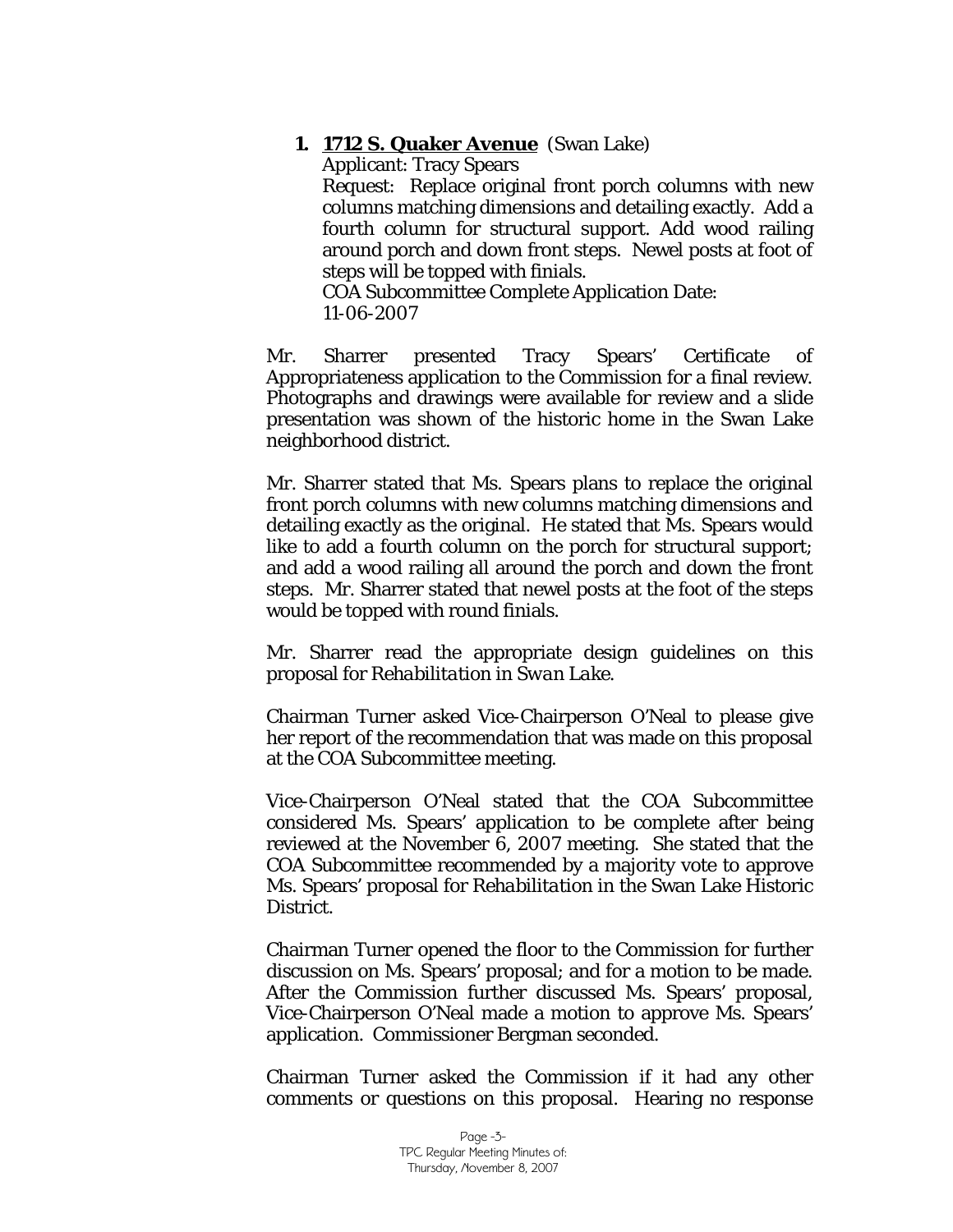from the Commission, Chairman Turner asked Mrs. Warrior to please call roll.

## **Roll Call Vote to approve Tracy Spears' application with no conditions:**

Chairman Turner – Aye; Vice-Chairperson O'Neal – Aye; Charles Gilmore – Aye; Jack Hodgson – Aye; Mary Lee Townsend – Aye; Bill Andoe – Aye; Kristen Bergman – Aye; Michelle Cantrell – Aye; & Dusty Peck – Aye. The motion was **Approved Unanimously by members present and voting.** 

*The Tulsa Preservation Commission Approved Tracy Spears' proposal based on guidelines for General Requirements, A.1.01, A.1.0.2 & A1.0.3; and for Porches, Decks and Patios, A.1.4.1 & A1.4.2. for Rehabilitation of Existing Buildings for Swan Lake Historic District.* 

## **2. 1016 N. Denver Avenue** (Brady Heights)

Applicant: Blake Alterman Request:

- **I.** Remove existing concrete shingles and repair original wood lap siding. If new materials are needed, they shall match original siding in dimension and directional orientation.
- **II.** Remove existing, non-original metal casement windows on the first floor. Replace with 1/1 double hung wood windows.
- **III.** Replace existing, non-original front door with 9 light Prairie-style divided light wood door. Replace existing, non-original sidelights flanking front door with new sidelights.
- **IV.** Box in existing, non-original wrought iron porch columns to create square wood columns with inset panel detailing. Add wood railing around porch and down front steps, with newel post at foot of steps repeating panel detailing.
- **V.** Remove brick retaining wall along city sidewalk and replace with grass slope.

COA Subcommittee Complete Application Date: 11-06-2007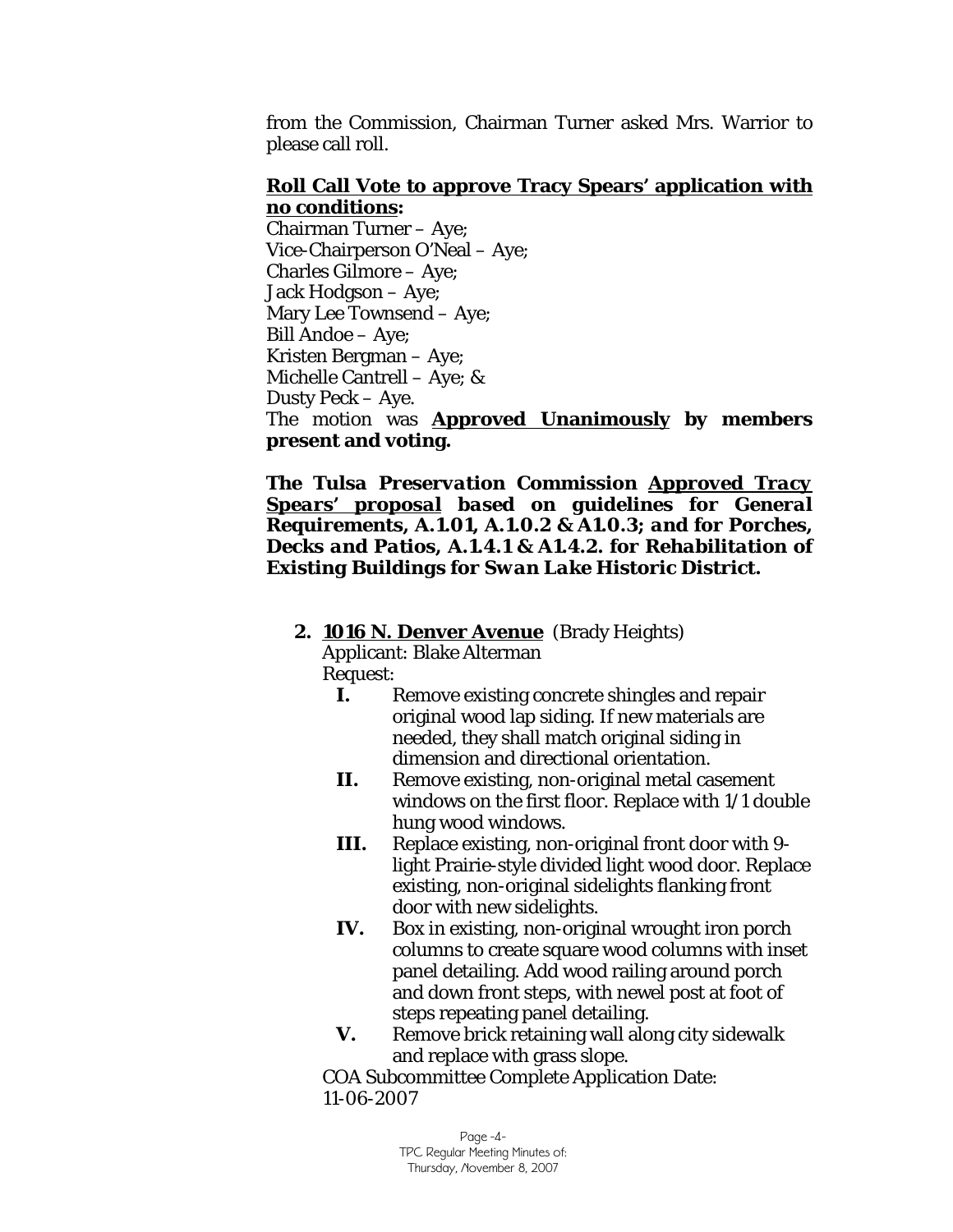Mr. Sharrer presented all 5 Parts of Blake Alterman's Certificate of Appropriateness application to the Commission for a final review. Photographs and drawings were available for review and a slide presentation was shown of the historic home in the Brady Heights neighborhood district.

Mr. Sharrer stated that Mr. Alterman plans to (Part 1) remove the existing concrete shingles and repair the original wood lap siding on the structure. He stated that if new materials are needed that they shall match the original siding in dimension and directional orientation. Mr. Sharrer stated that Mr. Alterman plans to (Part 2) remove the existing, non-original metal casement windows on the first floor; and replace them with 1/1 double hung wood windows. Mr. Sharrer stated that Mr. Alterman plans to (Part 3) replace the existing, non-original front door with a 9-light Prairiestyle divided light wood door; and replace the existing, nonoriginal sidelights flanking front door with new sidelights. Mr. Sharrer further stated that the applicant plans to (Part 4) box

in the existing, non-original wrought iron porch columns to create square wood columns with inset panel detailing. He stated that Mr. Alterman would like to add a wood railing all around the porch and down the front steps, with the newel post at the foot of the steps repeating the panel detailing on the proposed boxed columns. Mr. Sharrer stated that Mr. Alterman also plans to (Part 5) remove the brick retaining wall along the city sidewalk and replace it with grass slope.

Mr. Sharrer read the appropriate design guidelines on all 5 parts this proposal to *Restore in Brady Heights.* 

Chairman Turner asked Vice-Chairperson O'Neal to please give her report of the recommendation that was made on Parts 1 thru 5 on this proposal at the COA Subcommittee meeting.

Vice-Chairperson O'Neal stated that the COA Subcommittee considered all 5 parts of Mr. Alterman's application to be complete after being reviewed at the November 6, 2007 meeting. She stated that the COA Subcommittee recommended by a unanimous vote to approve all 5 parts of Mr. Alterman's proposal for *Restoring* in the Brady Heights Historic District.

Chairman Turner opened the floor to the Commission for further discussion; and for a motion to be made. After the Commission further discussed all 5 parts of Mr. Alterman's proposal, Vice-Chairperson O'Neal made a motion to approve all 5 parts of this application. Commissioner Peck seconded.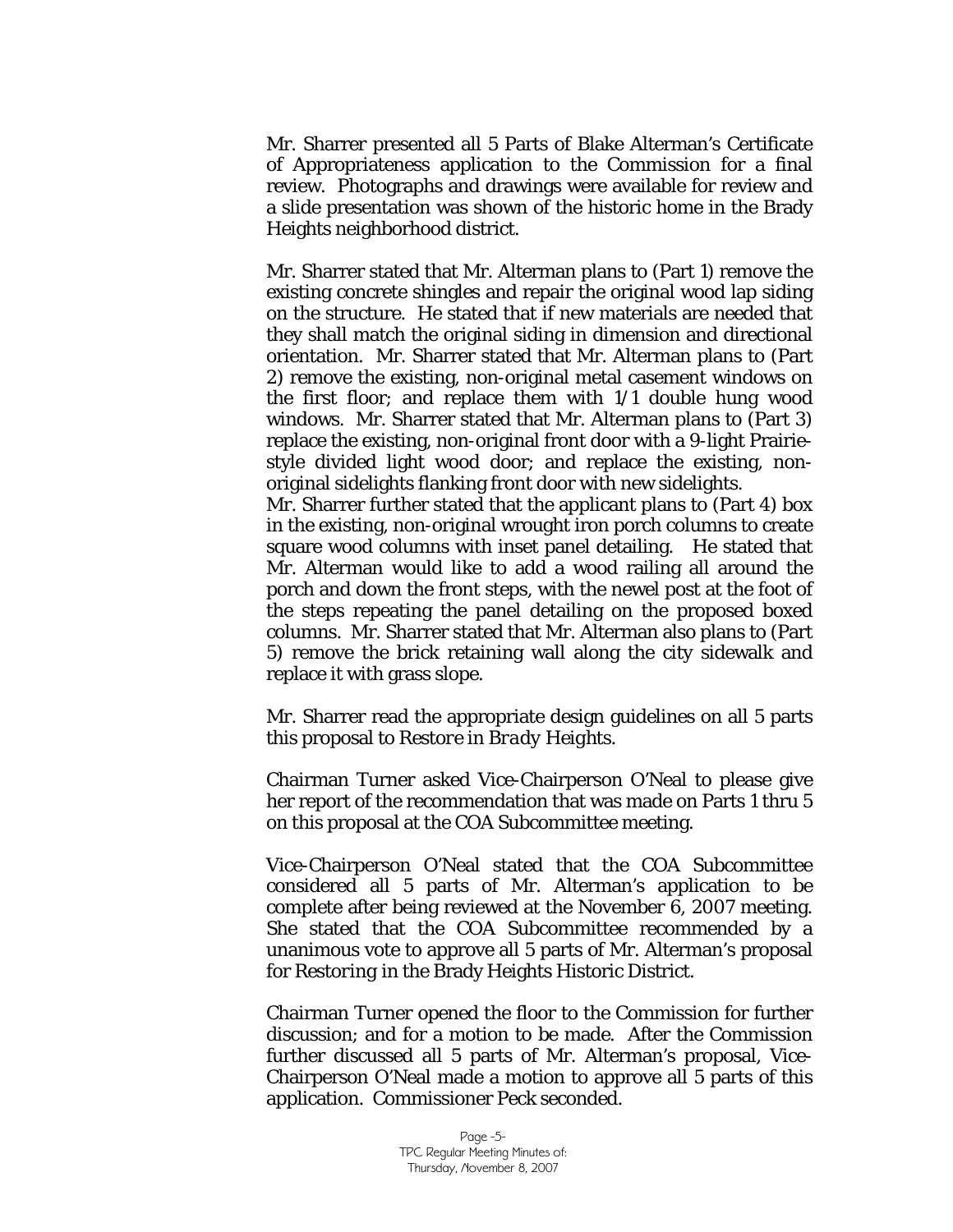Chairman Turner asked the Commission if it had any other comments or questions on this proposal of 5 parts. Most of the Commissioners commended Mr. Alterman on a job well done. Chairman Turner asked Mrs. Warrior to please call roll.

#### **Roll Call Vote to Approve Parts 1 thru 5 of Mr. Alterman's application w/no conditions:**

Chairman Turner – Aye; Vice-Chairperson O'Neal – Aye; Charles Gilmore – Aye; Jack Hodgson – Aye; Mary Lee Townsend – Aye; Bill Andoe – Aye; Kristen Bergman – Aye; Michelle Cantrell – Aye; & Dusty Peck – Aye. The motion was **Approved Unanimously by members present and voting.** 

*The Tulsa Preservation Commission Approved Blake Alterman's proposal based on guidelines for Building Wall Materials, Preferred Option, Paragraph 1; Second Preference, Paragraph 1; Windows & Doors, Preferred Option, Paragraph 1, Second Preference, Paragraphs 1 & 3; Windows & Doors, Second Preference, Paragraph 1, Accessories, Paragraph 2; General Guidelines, Porches, Second Preference, Paragraph 1; and New Construction/Building Site, Paragraph 6 for Restoring Existing Structures for the Brady Heights Historic District.* 

#### **3. 1519 S. Norfolk Avenue** (North Maple Ridge) Applicant: Samantha & William Zitter

Request:

**I.** Replace existing, original 1/1 wood windows with new 1/1 wood windows, with trim to match existing. COA Subcommittee Complete Application Date: 11-06-2007

Mr. Sharrer presented Part 1 of 3 Parts of Samantha & William Zitter's Certificate of Appropriateness application to the Commission for a final review. Photographs and drawings were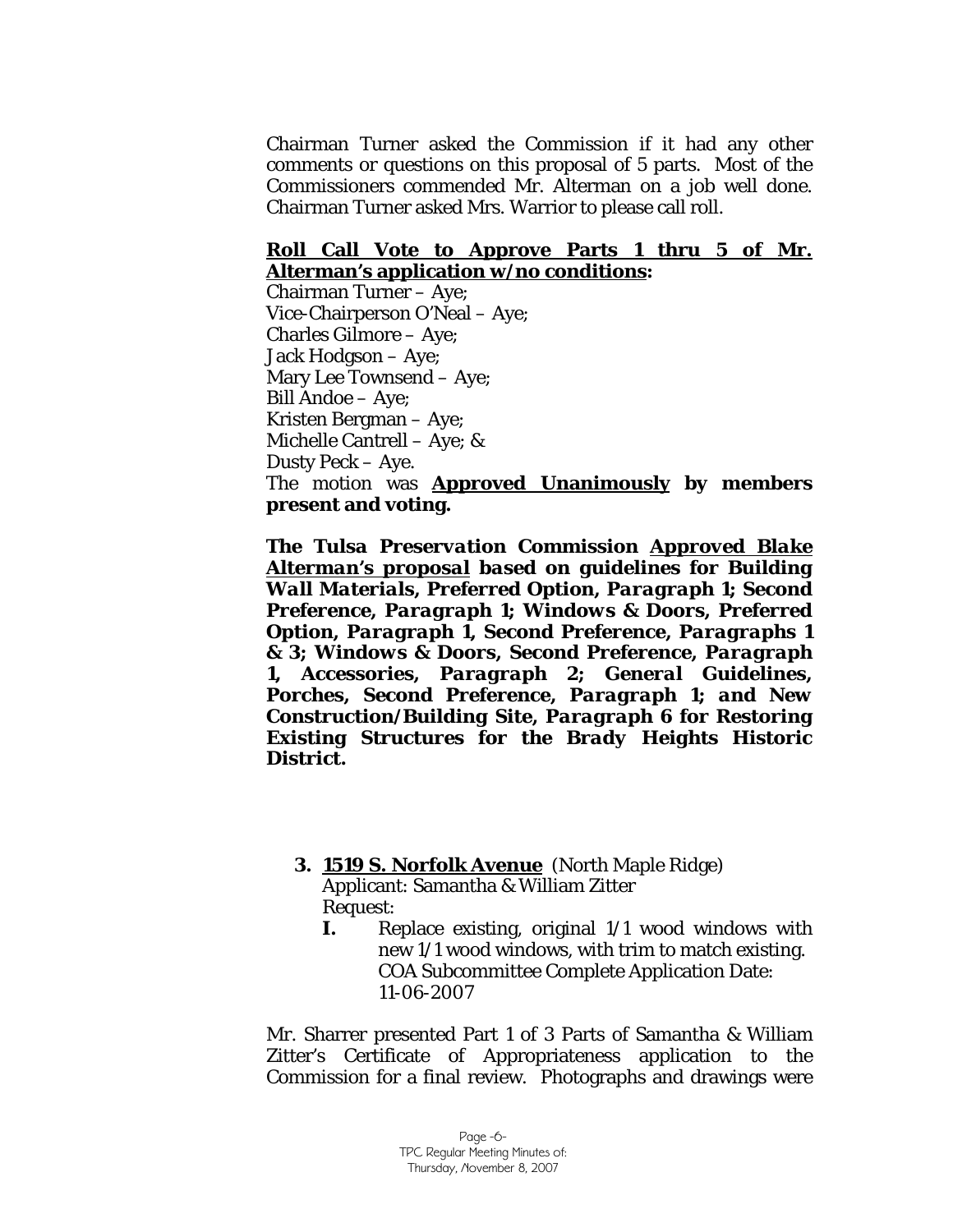available for review and a slide presentation was shown of the historic home in the North Maple Ridge neighborhood district.

Mr. Sharrer stated that the Zitters plan to (Part 1) replace the existing, original 1/1 wood windows with new 1/1 wood windows, with trim to match existing. He added that the new windows will be Lincoln Primed double-hung wood windows. Mr. Sharrer stated that the structure has been vacant for quite some time; and from his viewing of the old wood windows that they are in very poor condition.

Mr. Sharrer read the appropriate design guidelines for this proposal for *Rehabilitation in North Maple Ridge.* 

Chairman Turner asked Vice-Chairperson O'Neal to please give her report of the recommendation that was made on Part 1 of this proposal at the COA Subcommittee meeting.

Vice-Chairperson O'Neal stated that the COA Subcommittee considered Part 1 of the Zitter's application to be complete after being reviewed at the November 6, 2007 meeting. She stated that the COA Subcommittee recommended by a unanimous vote to approve Part 1 of the Zitter's proposal for *Rehabilitation* in the North Maple Ridge Historic District.

Chairman Turner opened the floor to the Commission for further discussion; and for a motion to be made. After the Commission discussed more on Part 1 of the Zitter's proposal, Vice-Chairperson O'Neal made a motion to approve Part 1 of this application. Commissioner Peck seconded.

Chairman Turner asked the Commission if it had any other comments or questions on Part 1 of this proposal. Hearing no response from the Commission, Chairman Turner asked Mrs. Warrior to please call roll.

#### **Roll Call Vote to Approve Part 1 of the Zitter's application with no conditions:**

Chairman Turner – Aye; Vice-Chairperson O'Neal – Aye; Charles Gilmore – Aye; Jack Hodgson – Aye; Mary Lee Townsend – Aye; Bill Andoe – Aye; Kristen Bergman – Aye; Michelle Cantrell – Aye; & Dusty Peck – Aye.

> Page -7- TPC Regular Meeting Minutes of: Thursday, November 8, 2007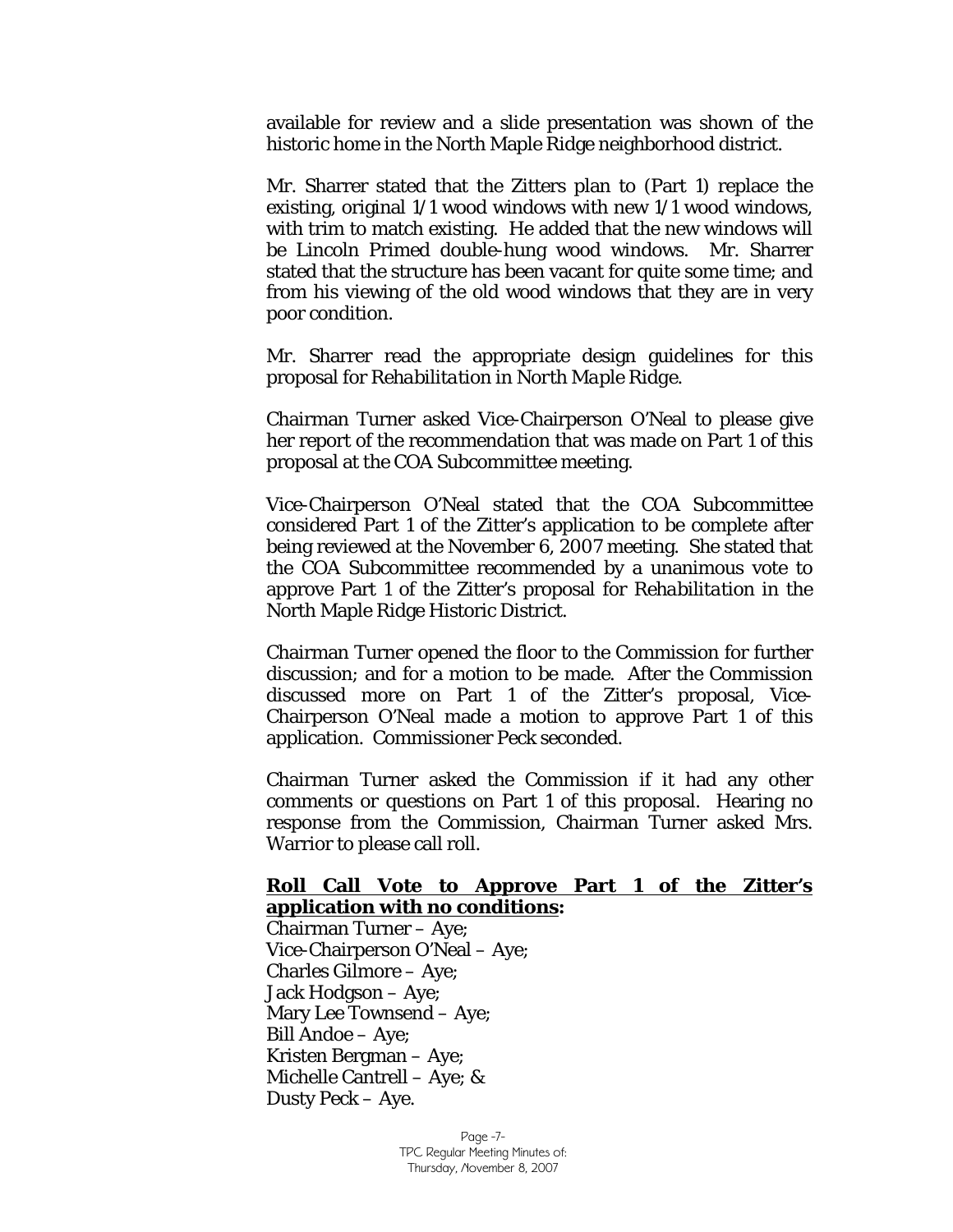The motion was **Approved Unanimously by members present and voting.** 

*The Tulsa Preservation Commission Approved Part 1 of Samantha & William Zitter's proposal based on guidelines for Windows & Doors, A1.2.1, A1.2.3, A1.2.4 & A.1.2.6 for Rehabilitation of Existing Buildings for North Maple Ridge Historic District.* 

- **3.1519 S. Norfolk Avenue** (North Maple Ridge) Applicant: Samantha & William Zitter Request:
- **II.** Remove two non-original wrought iron columns from front porch and replace with paneled wood columns;

Mr. Sharrer presented Part 2 of 3 Parts of Samantha & William Zitter's Certificate of Appropriateness application to the Commission for a final review. Photographs and drawings were available for review and a slide presentation was shown of the historic home in the North Maple Ridge neighborhood district.

Mr. Sharrer stated that the Zitters plan to (Part 2) remove two (2) non-original wrought iron columns from the front porch and replace them with paneled wood columns.

Mr. Sharrer read the appropriate design guidelines for this proposal for *Rehabilitation in North Maple Ridge.* 

Chairman Turner asked Vice-Chairperson O'Neal to please give her report of the recommendation that was made on Part 2 of this proposal at the COA Subcommittee meeting.

Vice-Chairperson O'Neal stated that the COA Subcommittee considered Part 2 of the Zitter's application to be complete after being reviewed at the November 6, 2007 meeting. She stated that the COA Subcommittee recommended by a unanimous vote to approve Part 2 of the Zitter's proposal for *Rehabilitation* in the North Maple Ridge Historic District with the following conditions:

> ◊ That the applicants install a single panel column with dimensions no greater than the porch masonry cap that they sit on.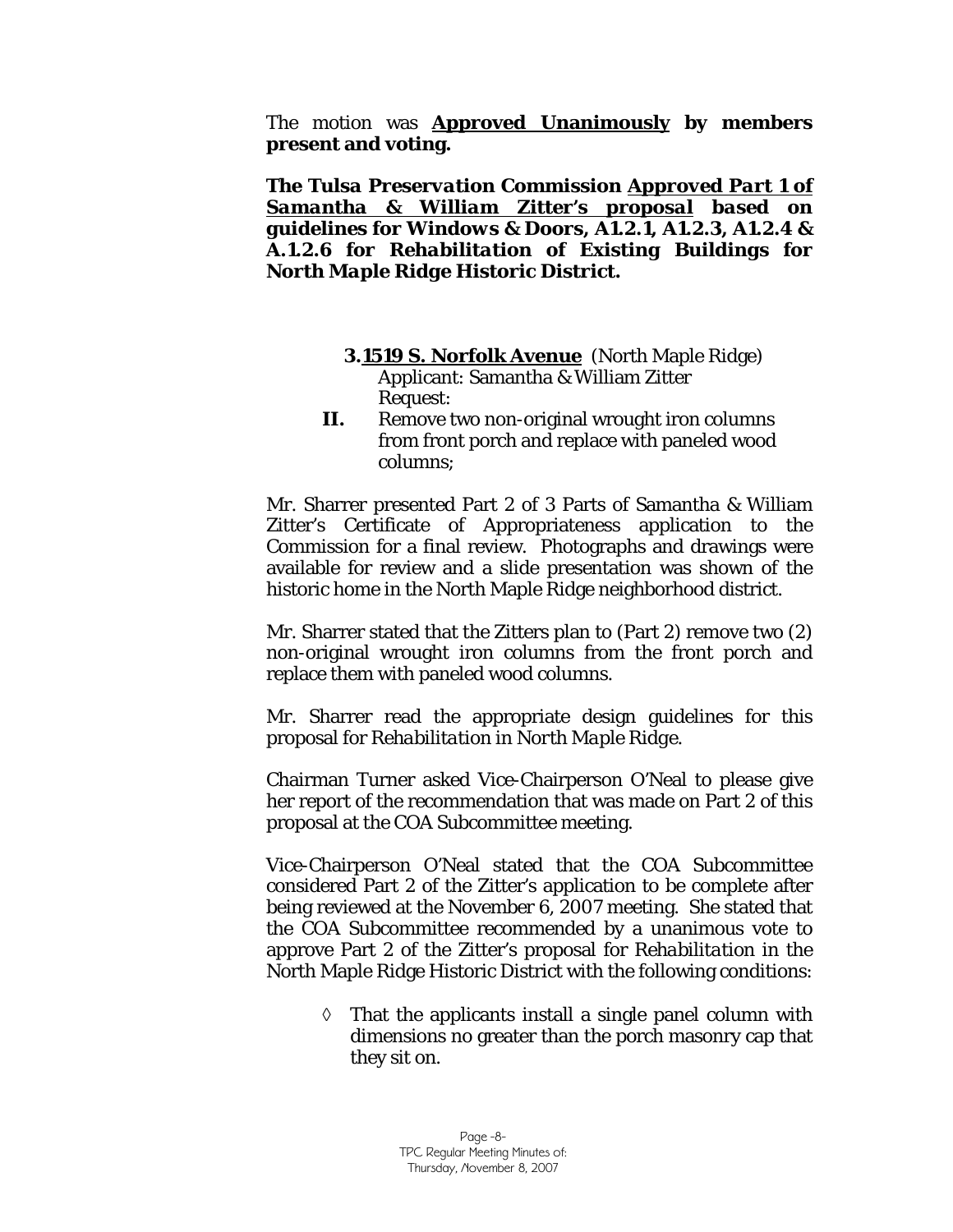Chairman Turner opened the floor to the Commission for further discussion; and for a motion to be made. After the Commission further discussed Part 2 of the Zitter's proposal, Vice-Chairperson O'Neal made a motion to approve Part 1 of this application with the following conditions:

 $\Diamond$  That the columns be approximately 10" square with a single column and a single panel

Commissioner Townsend seconded.

Chairman Turner asked the Commission if it had any other comments or questions on Part 2 of this proposal. Hearing no response from the Commission, Chairman Turner asked Mrs. Warrior to please call roll.

## **Roll Call Vote to Approve Part 2 of the Zitter's application with conditions:**

Chairman Turner – Aye; Vice-Chairperson O'Neal – Aye; Charles Gilmore – Aye; Jack Hodgson – Aye; Mary Lee Townsend – Aye; Bill Andoe – Aye; Kristen Bergman – Aye; Michelle Cantrell – Aye; & Dusty Peck – Aye. The motion was **Approved Unanimously by members present and voting.** 

*The Tulsa Preservation Commission Approved Part 2 of Samantha & William Zitter's proposal based on guidelines for Porches, A1.4.1, & A1.4.2 for Rehabilitation of Existing Buildings for North Maple Ridge Historic District.* 

#### **3.1519 S. Norfolk Avenue** (North Maple Ridge) Applicant: Samantha & William Zitter Request:

**III.** Remove light and pole from front yard. COA Subcommittee Complete Application Date: 11-06-2007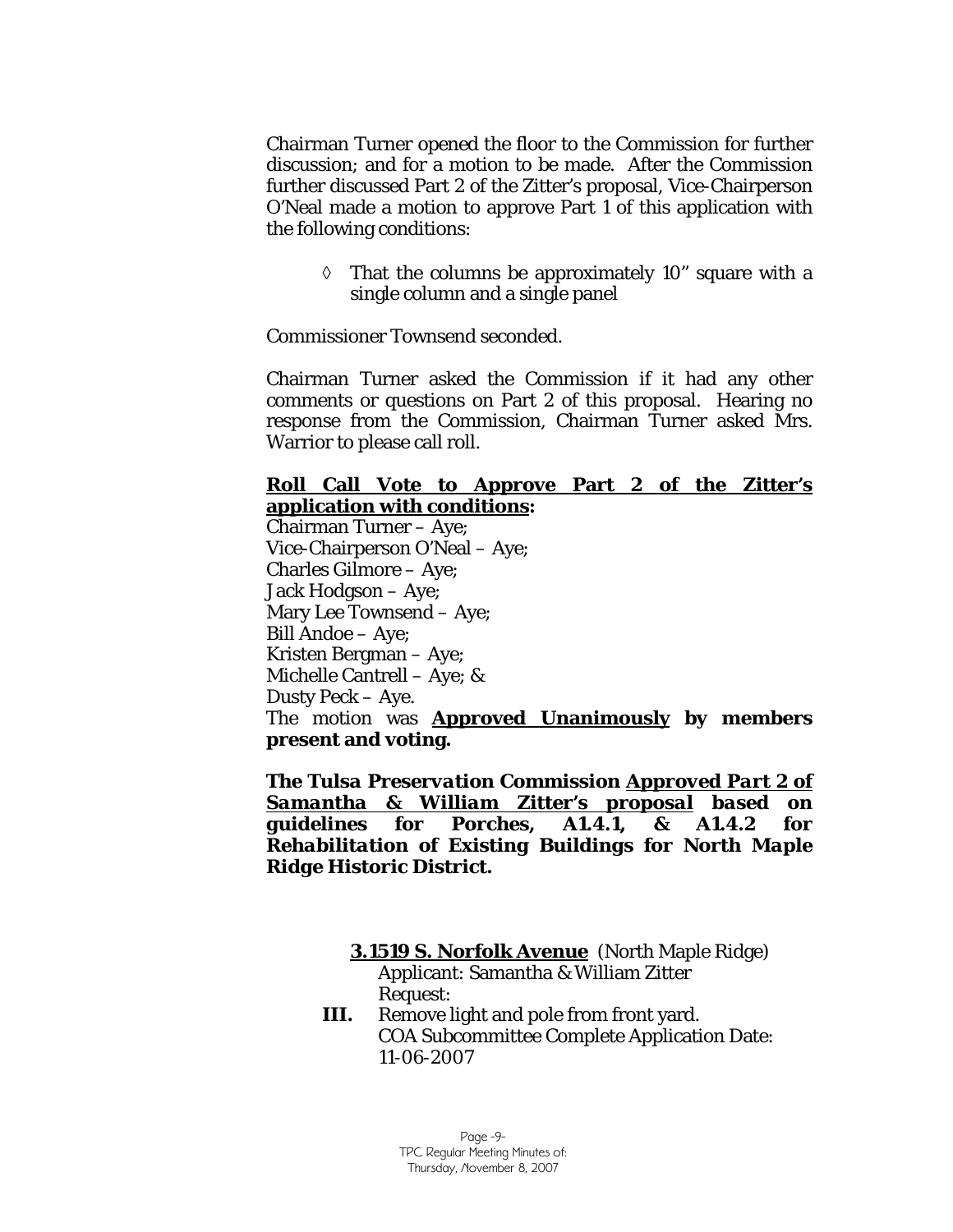Mr. Sharrer presented Part 3 of 3 Parts of Samantha & William Zitter's Certificate of Appropriateness application to the Commission for a final review. Photographs and drawings were available for review and a slide presentation was shown of the historic home in the North Maple Ridge neighborhood district.

Mr. Sharrer stated that the Zitters plan to (Part 3) remove the light and the pole from the front yard.

Mr. Sharrer read the appropriate design guidelines for this proposal for *Rehabilitation in North Maple Ridge.* 

Chairman Turner asked Vice-Chairperson O'Neal to please give her report of the recommendation that was made on Part 3 of this proposal at the COA Subcommittee meeting.

Vice-Chairperson O'Neal stated that the COA Subcommittee considered Part 3 of the Zitter's application to be complete after being reviewed at the November 6, 2007 meeting. She stated that the COA Subcommittee recommended by a unanimous vote to approve Part 3 of the Zitter's proposal for *Rehabilitation* in the North Maple Ridge Historic District.

Chairman Turner opened the floor to the Commission for further discussion; and for a motion to be made. After the Commission briefly discussed more on Part 3 of the Zitter's proposal, Vice-Chairperson O'Neal made a motion to approve Part 3 of this application. Commissioner Hodgson seconded.

Chairman Turner asked the Commission if it had any other comments or questions on Part 3 of this proposal. Hearing no response from the Commission, Chairman Turner asked Mrs. Warrior to please call roll.

#### **Roll Call Vote to Approve Part 3 of the Zitter's application with no conditions:**

Chairman Turner – Aye; Vice-Chairperson O'Neal – Aye; Charles Gilmore – Aye; Jack Hodgson – Aye; Mary Lee Townsend – Aye; Bill Andoe – Aye; Kristen Bergman – Aye; Michelle Cantrell – Aye; & Dusty Peck – Aye.

> Page -10- TPC Regular Meeting Minutes of: Thursday, November 8, 2007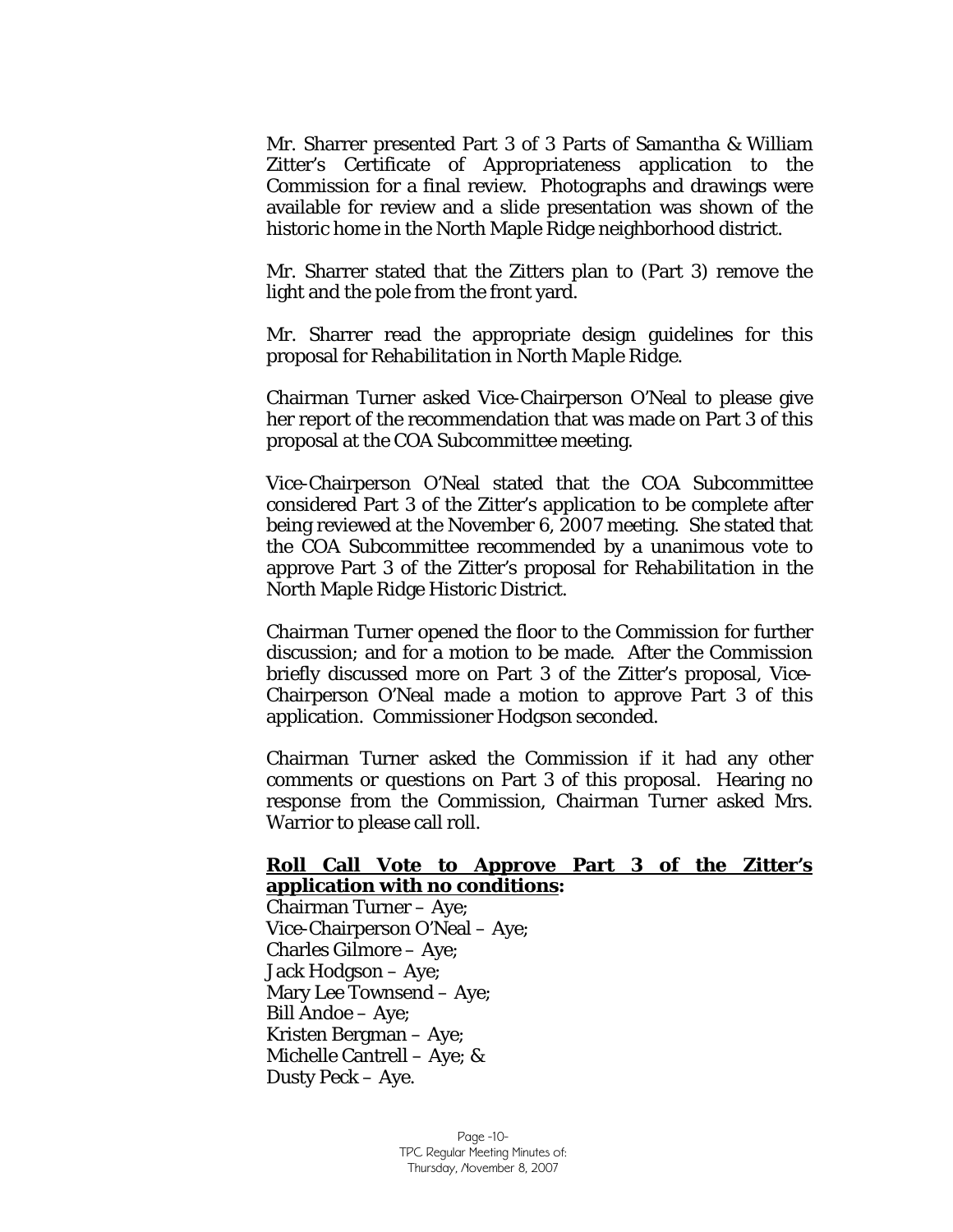The motion was **Approved Unanimously by members present and voting.** 

*The Tulsa Preservation Commission Approved Part 3 of Samantha & William Zitter's proposal based on General Requirements, A1.0.1 for Rehabilitation of Existing Buildings for North Maple Ridge Historic District.* 

**4. 1755 S. St. Louis Avenue** (Swan Lake) Applicant: Stephen & Sarah Poleman Request: Install pavers over existing concrete front patio. Install ribbons of matching pavers to front walk and driveway. COA Subcommittee Complete Application Date: 11-06-2007

Mr. Sharrer presented Stephen & Sarah Poleman's Certificate of Appropriateness application to the Commission for a final review. Photographs and drawings were available for review and a slide presentation was shown of the historic home in the Swan Lake neighborhood district.

Mr. Sharrer stated that the Polemans plan to install pavers over the existing concrete front patio of the structure.

Mr. Sharrer read the appropriate design guidelines on this proposal for *Rehabilitation in Swan Lake.* 

Chairman Turner asked Vice-Chairperson O'Neal to please give her report of the recommendation that was made on this proposal at the COA Subcommittee meeting.

Vice-Chairperson O'Neal stated that the COA Subcommittee considered the Poleman's application to be complete after being reviewed at the November 6, 2007 meeting. She stated that the COA Subcommittee recommended by a unanimous vote to approve the Poleman's proposal for *Rehabilitation* in the Swan Lake Historic District.

Chairman Turner opened the floor to the Commission for further discussion on the Poleman's proposal; and for a motion to be made. After the Commission further discussed the Poleman's proposal, Vice-Chairperson O'Neal made a motion to approve the Poleman's application. Commissioner Townsend seconded.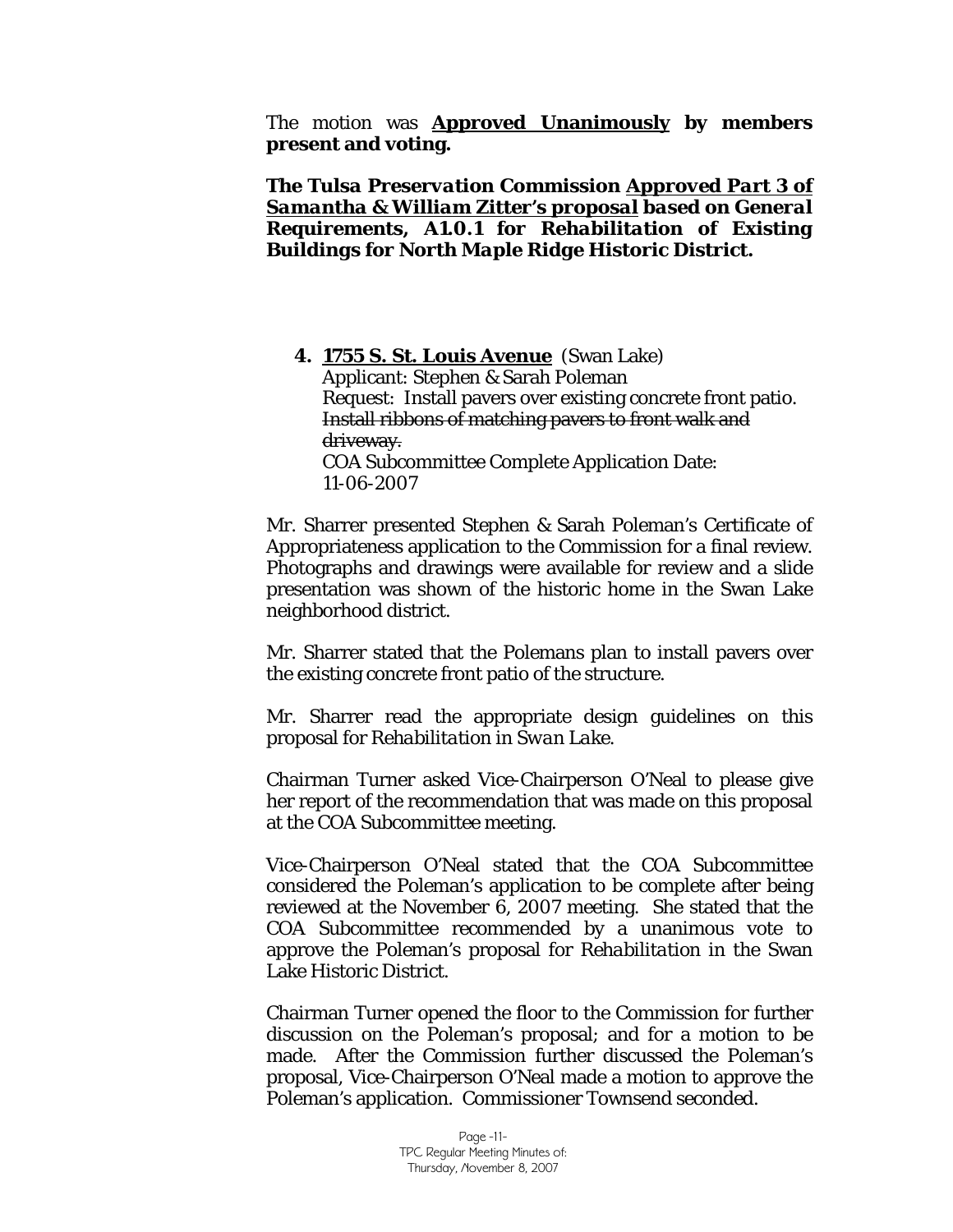Chairman Turner asked the Commission if it had any other comments or questions on this proposal. Hearing no response from the Commission, Chairman Turner asked Mrs. Warrior to please call roll.

## **Roll Call Vote to approve Stephen & Sarah Poleman's application with no conditions:**

Chairman Turner – Aye; Vice-Chairperson O'Neal – Aye; Charles Gilmore – Aye; Jack Hodgson – Aye; Mary Lee Townsend – Aye; Bill Andoe – Aye; Kristen Bergman – Aye; Michelle Cantrell – Aye; & Dusty Peck – Aye. The motion was **Approved Unanimously by members present and voting.** 

## *The Tulsa Preservation Commission Approved Stephen & Sarah Poleman's proposal based on guidelines for General Requirements, A.1.01; Porches, Decks & Patios, A.1.4.1 & A1.4.2 for Rehabilitation of Existing Buildings for Swan Lake Historic District.*

Ms. Poleman complimented the Commission for the work that it does for all Tulsa historic districts.

## **b. Rules & Regulations Committee**

Commissioner Gilmore, Chairman of the Rules & Regulations Committee stated that the Committee is in the process of drafting revisions of the Rules & Regulations that will have to come back before the Commission for review and approval. He announced that the Committee has scheduled a meeting for Wednesday, November 14, 2007 at 3:00 p.m., here at the Hartford Building.

Commissioner Townsend stated that Commissioner Smallwoood had asked her to bring before the Commission the subject of who signs COAs. Commissioner Townsend stated that the TPC Rules and Regulations require that the Chairperson and Secretary both sign the Certificate of Appropriateness. Ms. DeCort responded to Commissioner Townsend stating that the Rules and Regulations don't say that. Legal Advisor, Kurt Ackermann stated that he didn't believe that the Ordinance or the Rules & Regulations stipulates that the Chairperson is required to sign the COAs. He stated that it's not clear what format a Certificate of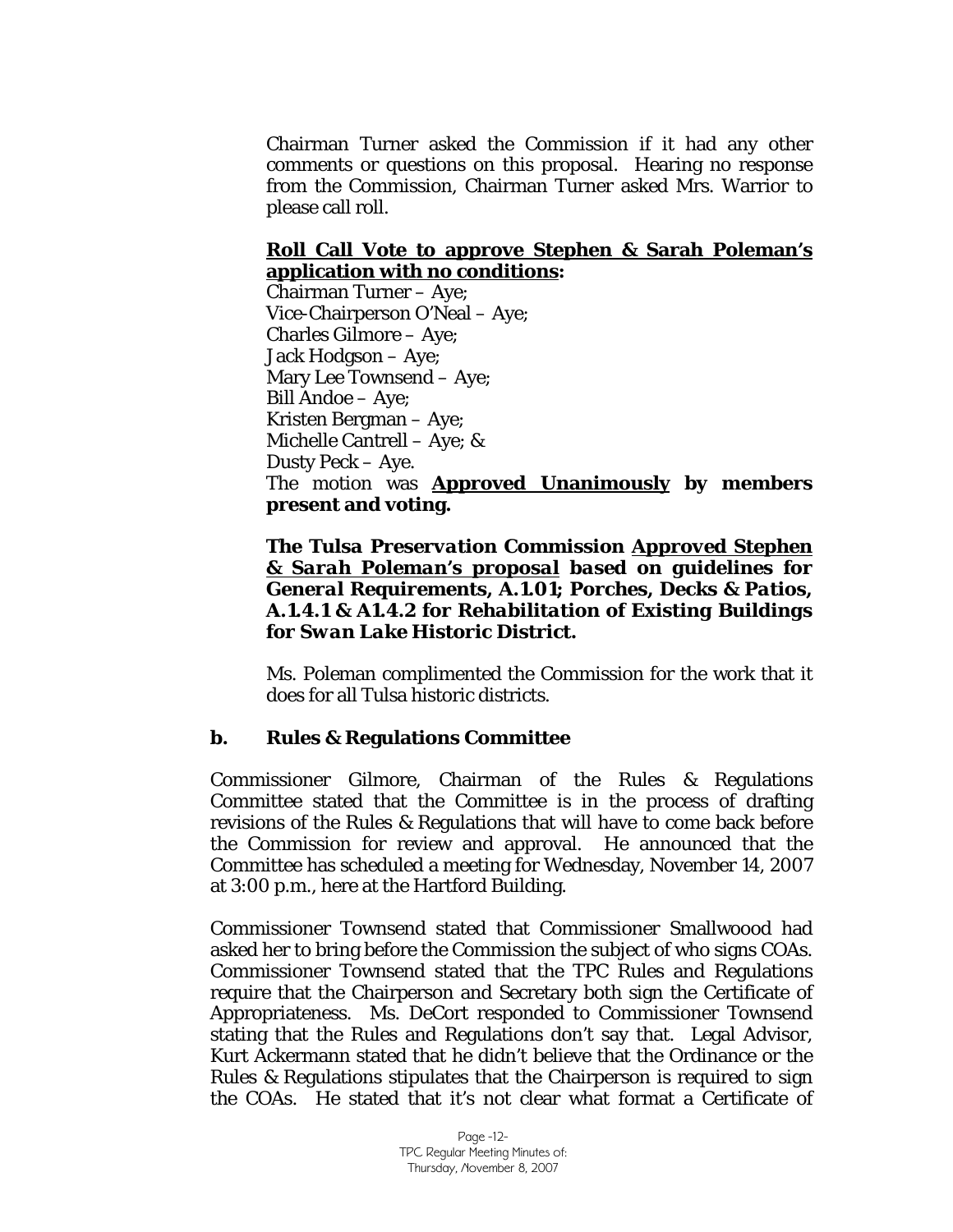Appropriate should take. Mr. Ackermann stated that the Commission should clarify what it wants to appear on a COA and clarify the Rules and Regulations as such. Mr. Ackermann stated that he believes if it's required for both the Chairperson and Secretary to sign the COA that both of them should be together to sign the COA in order for the Secretary to attest it. Rules & Regulations Chairman Gilmore stated that he believes that staff should sign off on all the COAs since the TPC has already reviewed and approved them. Commissioner Townsend stated that she will make sure the procedures of signing COAs will be placed on the Rules & Regulations Agenda next week for discussion.

Vice-Chairperson O'Neal stated that she believes if the COA signage procedures had changed, that the subject should have first been brought before the Commission for review; and not changed without their knowledge.

#### **c. Outreach Committee**

Chairman Turner announced that the Commission does not have an Outreach Committee Chairman at this point, so there won't be a report from this committee.

#### **4. Chair Report**

Chairman Turner reported that Herb Fritz and Rex Ball have both resigned from the Commission. He stated that Herb Fritz has resigned from the Commission after serving 15 years due to health reasons. He stated that Rex Ball has resigned after serving 10 years in order to focus his efforts on the Tulsa Art Deco Society. Chairman Turner added that Paula Wood, representative from Tulsa Public Schools, has been appointed to the Tulsa Preservation Commission by the Mayor; and that she will attend her first meeting with us next month.

Chairman Turner stated that the Mayor gives a statue of Will Rogers to citizens that go above and beyond the call of duty, and that she suggested honoring Mr. Fritz with one of these statues. He stated that he's in the process of having plaques prepared for Mr. Ball and Mr. Fritz. He added that he's hoping that we'll have the statue and plaques by our December meeting in order to present the plaques to Mr. Ball and to Mr. Fritz at the December Holiday Party.

Chairperson O'Neal asked Chairman Turner if she could make a statement regarding the Outreach Committee. Chairman Turner granted her request. Chairperson O'Neal stated that she, Commissioner Smallwood and COA Yorktown Representative John Hill were all members of Sunrise Rotary. She stated that Ms. DeCort gave a presentation to Sunrise Rotary that included the district governor, that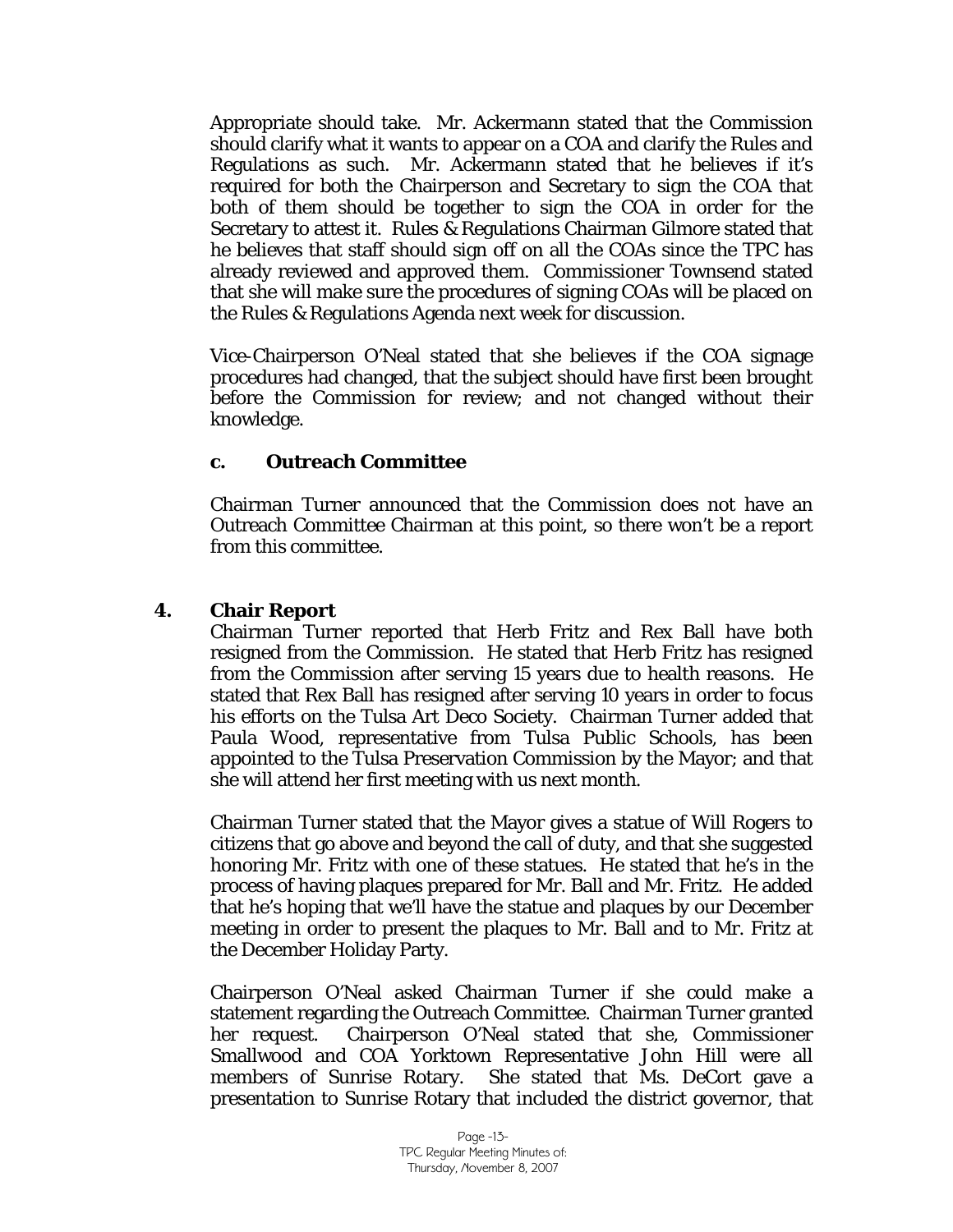Ms. DeCort gave an excellent presentation, and that Sunrise Rotary hopes that she will come back to give another presentation on a different subject. Ms. DeCort thanked Chairperson O'Neal for her nice comments. Ms. DeCort told Vice-Chairperson O'Neal that she will be more than happy to make other presentations to Sunrise Rotary.

## **5. Staff Report**

## **a. Art Deco National Register Nominations**

Ms. DeCort distributed copies of four (4) Art Deco National Register Nominations to the Commission. She stated that the drafts have been submitted to the State for review; but that the State hasn't gotten a replacement for Jim Gabbert yet. She stated that it may be a while before the nominations are reviewed due to the State Office being short staffed. Ms. DeCort stated that she has mailed out letters to the property owners about the nominations. She stated that mailing these letters out isn't required, but that she wanted the property owners to be aware of the nominations. Ms. DeCort asked the members to please review the nominations over the next couple of weeks and that the Commission will be asked to vote on the nominations at the December 2007 meeting.

## **b. Holiday Party**

Ms. DeCort reported that the 2007 TPC Holiday Party will be held at Vice-Chairperson O'Neal's house this year. She asked the members to RSVP via email her so that Ms. O'Neal will have an idea of how much food/drinks to prepare. Ms. DeCort stated that she has asked a few additional guests other than the TPC members to attend the holiday party. Ms. O'Neal asked Ms. DeCort to please send her the list of invited guests.

## **c. Preservation Plan Update**

Ms. DeCort reported that we're still waiting for the funds from the SHPO to be deposited into our account. She plans to have the updated preservation plan completed by next year. Ms. DeCort stated that they plan to adopt information from the old preservation plan into the new one.

## **d. Term staggering**

Ms. DeCort stated that the Tulsa Preservation Commission member's term dates are supposed to be staggering dates, but that all of them expire on July  $12<sup>th</sup>$  and the years have somehow gotten off schedule. She further stated that we need to get the term dates back into compliance with the Ordinance. She stated that the Mayor would like for the Commission to come up with a proposal for getting the Commissioners' staggered term dates reinstituted.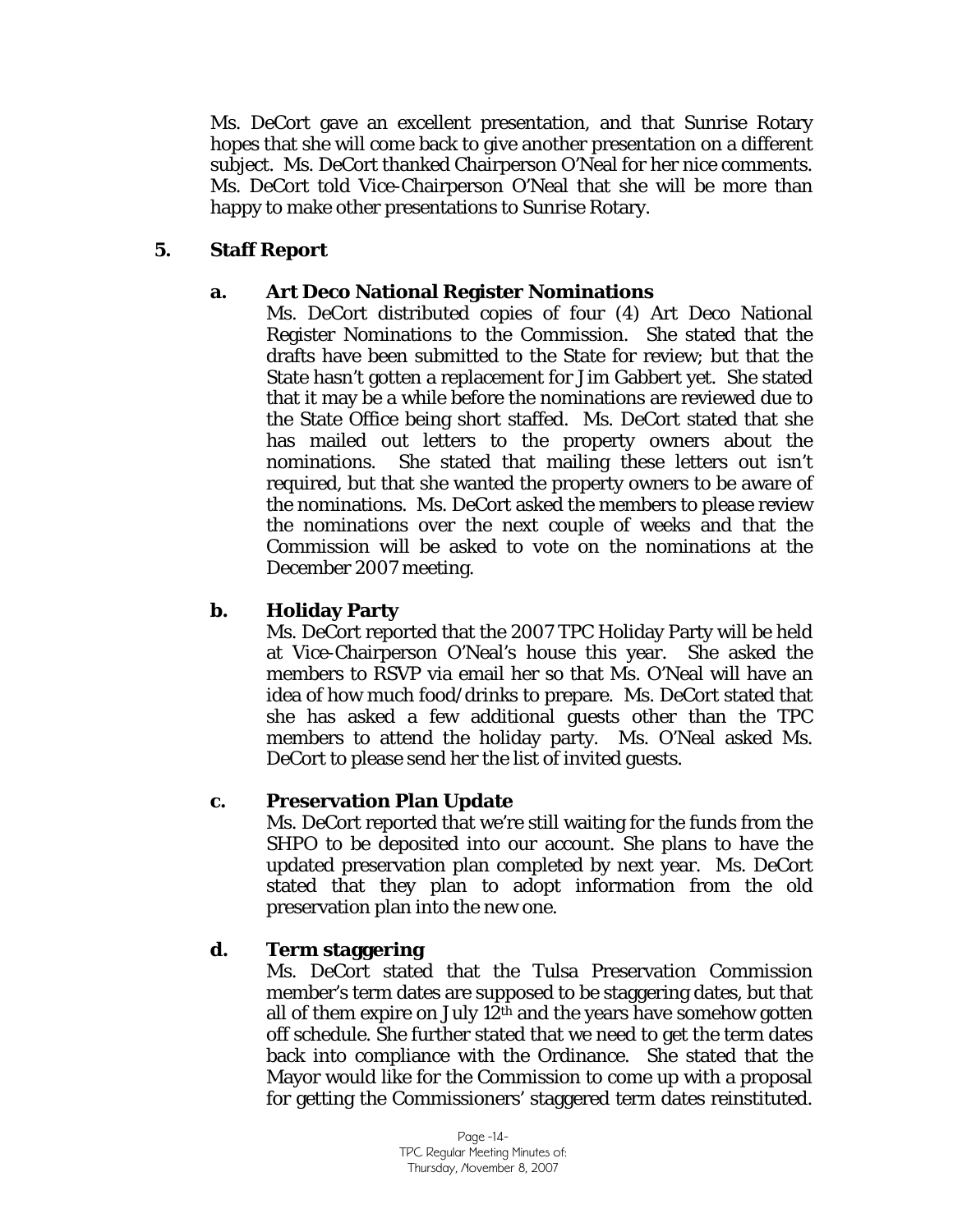Ms. DeCort stated that staff will draft a proposal for the Rules & Regulations Committee to review at their next meeting on Wednesday, November 14th.

## **e. Recap of recent presentations**

Ms. DeCort stated that she recently took the "dog and pony" presentation to Tulsa Metropolitan Area Planning Commission (TMAPC) for their review. She stated that she's trying to get TMAPC to have a joint meeting with the Commission, but that maybe the TPC's Preservation Plan update would be a good time to have a joint meeting with them. Ms. DeCort stated that the joint meeting would focus on how the TPC and TMAPC will work together; and give them an overview of our plans for 2008.

Commissioner Bergman stated that she was at Mayor Taylor's house for a fundraiser, and that she wanted to inform the Commission that Tom Baker approached her and complimented her on the Outreach Committee's presentation at a City Council committee meeting that he attended. The Commission was pleased to hear about the compliment that Mr. Baker gave to Commissioner Bergman about the presentation.

## **6. Absence Report**

No absences were reported.

## **7. New Business**

Commissioner Gilmore announced that since the 2008 National Preservation Conference of the National Trust for Historic Preservation is going to be held here in Tulsa next year that he believes that it would be nice if all the members of the Commission would become a member of the National Trust for Historic Preservation. Commissioner Gilmore stated that he and a few other members on the board are already members of the trust, and that it only costs \$20.00 a year to become a member. He asked the Commission if they thought becoming a member of the National Trust would be a good idea. All members of the Commission agreed with Commissioner Gilmore and believe that it is a good idea. Ms. DeCort volunteered to email the registration application to the Commission to join the National Trust for Historic Preservation.

## **8. Other Business**

None.

## **9. Adjournment**

There being no other business, Chairman Turner adjourned the meeting at 1:22 p.m. The Tulsa Preservation Commission Regular Meeting Minutes of November 8, 2007 were transcribed by Fannie Warrior.

> Page -15- TPC Regular Meeting Minutes of: Thursday, November 8, 2007